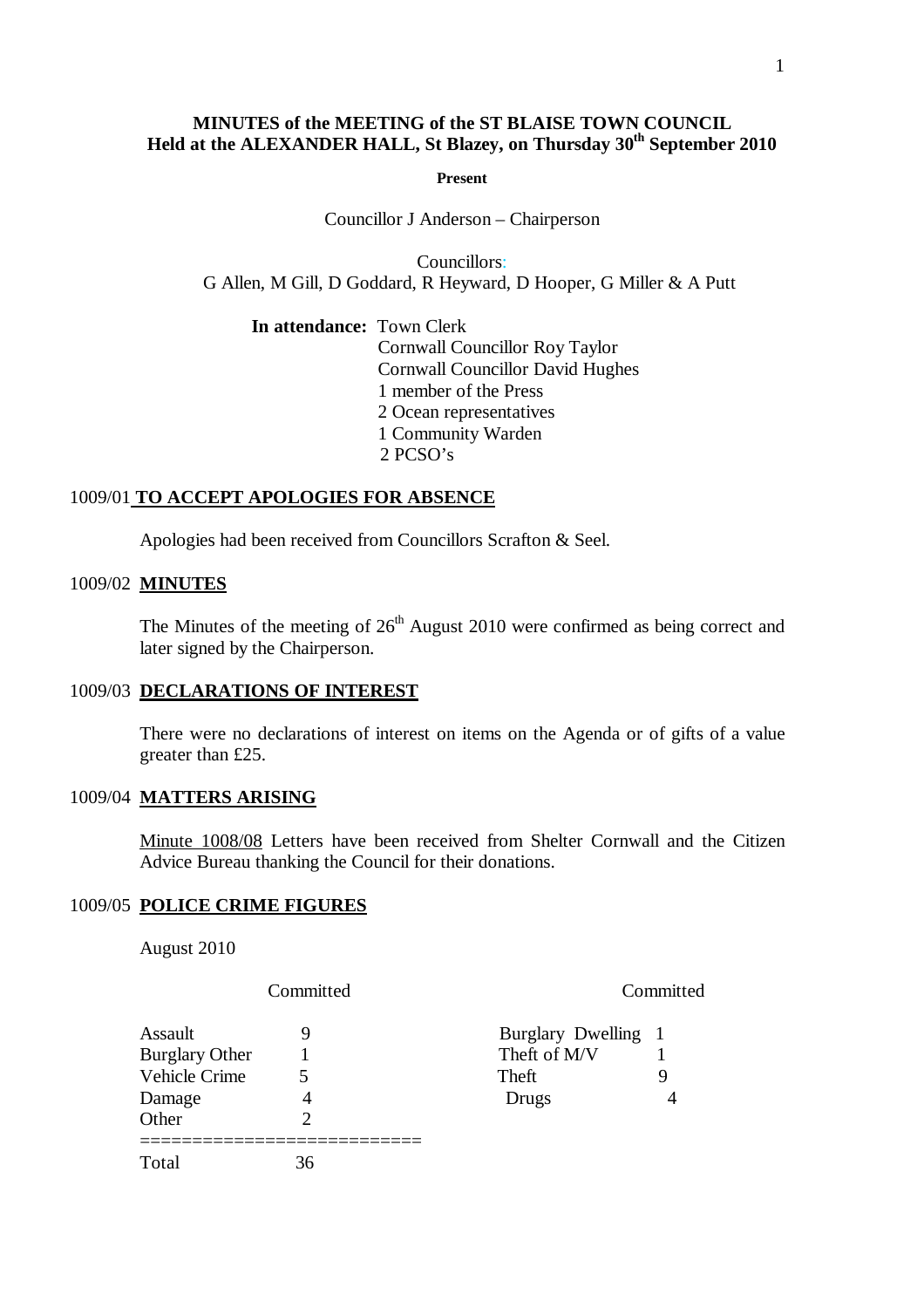A recent spate of scrap metal thefts in the area from residential as well as Imerys industrial sites has raised the theft figures. During the summer has also seen a rise in the number of assaults locally of which many are domestic. Four drug warrants have been successfully executed.

# 1009/06 **A REPORT FROM OCEAN HOUSING REGARDING THE WARDEN SCHEME IN ST BLAZEY.**

Jill Barnard and Anne Marie Snell came to represent Ocean Housings. Councillor Anderson started by expressing the Councils disappointment that the coverage had been reduced locally. Ms Snell explained that Ocean had over 4,000 tenants of which only 400-500 were in St Blazey and therefore as the Council only pay a small contribution and the remainder came from the tenant's rents it was considered only right that the scheme be provided elsewhere.

The Wardens have been moved temporarily to Gover where Ocean has approximately 235 properties which many have seen improvement work recently. It was felt that there was a need in the area to iron out problems for a period of approximately 3 months. Once there is no longer a need in Gover the Wardens will be moved to Newquay or other problem areas.

The Council asked if the other Councils that the Wardens cover will pay towards the scheme, this is not the case currently but funds have been requested.

The Council was assured that there will always be one Warden in St Blazey and the present cover is 12 half days a week and so sometimes we will have two.

## 1009/07 **A REPORT FROM CORNWALL COUNCILLOR ROY TAYLOR**

Councillor Taylor advised the Council that Cornwall Council had emphatically informed him that there will be no more funding from them for the Wardens.

Councillor Taylor had met with Eco-Bos who are going to undertake a full environmental impact study at Par Docks and are reviewing their plans for the area.

Councillor Taylor confirmed that the next Town Council elections will be in 2013.

## 1009/08 **A REPORT FROM CORNWALL COUNCILLOR DAVID HUGHES**

Councillor Hughes informed the Council that he still has some funds in the Community Fund for community projects and asked them to let groups who may need them know.

Councillor Hughes recently met with Rebecca Jacobs who suggests that the Town Council make it known where they would prefer to see affordable housing built outside the development envelope. St Blaise Town Council have often suggested land on the north side of the A390.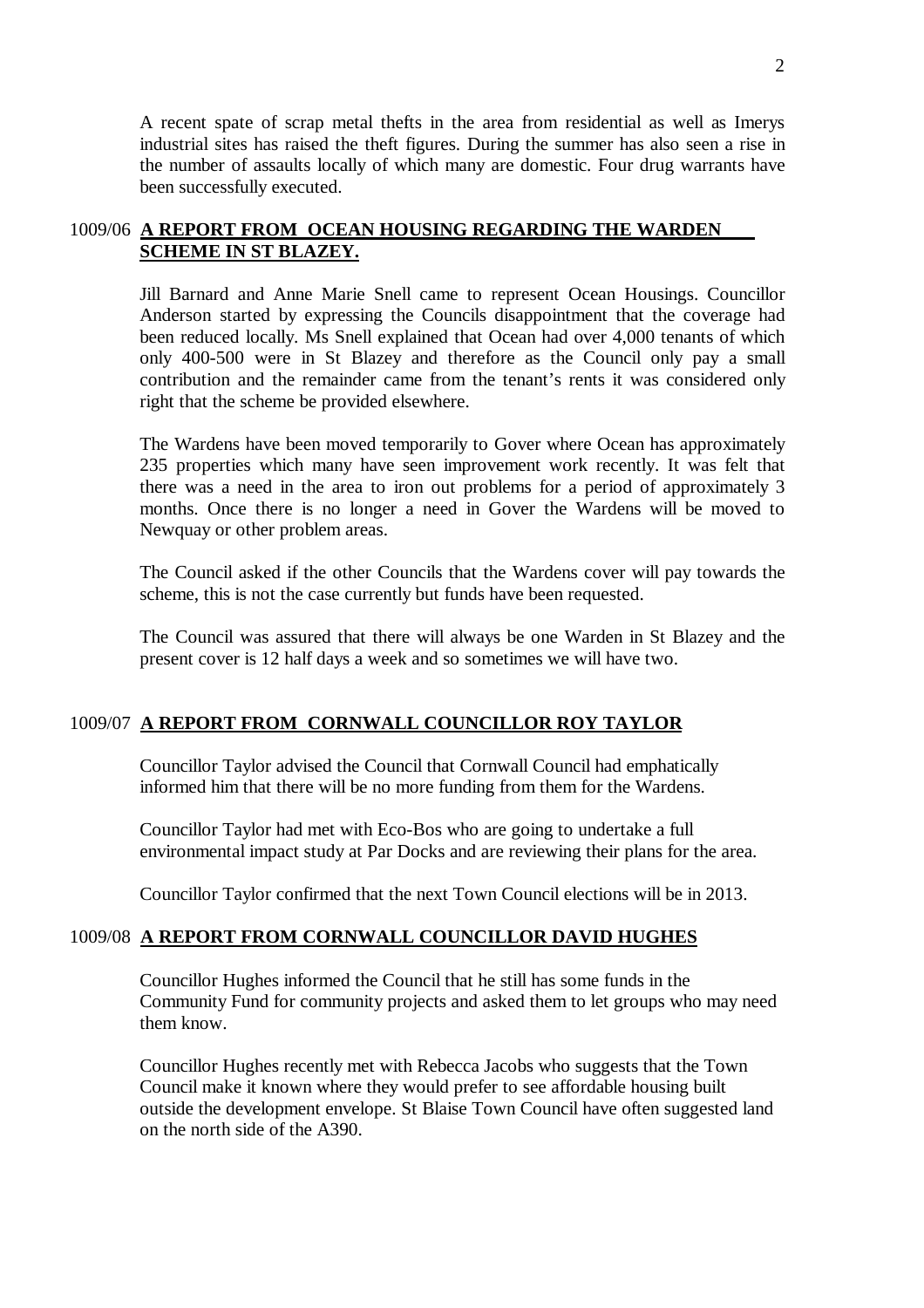Councillor Hughes suggested that if there are not enough funds to get the St Blazey Fountain up and running, the heritage lottery should be approached.

The Café on Par Beach has not been opened this year as the friends of Par Beach are still in negotiation with Cornwall Council putting together a joint management structure; Councillor Taylor suggested that a member of St Blaise Town Council join the committee.

### 1009/09 **ROAD IMPROVEMENT SCHEMES FOR ST BLAZEY**

Cornwall Councillors have some money for road improvements in this area; St Blaise Town Councillors suggested the following schemes. The Councillors will liaise and make site visits to assess their potential.

- 1. Hatching to be placed in the passing space at the bottom of the road leading to the Mount. ( G Allen )
- 2. Yellow lines to be extended in Biscovey Road. (M.Gill).
- 3. A pavement to be put on the left hand side of Prideaux Road. (R Heyward)
- 4. Yellow lines to be extended in Station Road. (D Hooper).
- 5. White lines to be painted onto St Blazey Road to create an optical illusion for traffic entering Station Road. ( Mike Burley, see minutes of the Annual Parish Meeting 25/5/2006)

#### 1009/10**THE TOWN PLAN**

Since Councillor Scrafton is not at this meeting he has written a few words about the launch of the Town Plan.

The plan is now printed, and ready for distribution. The strong advice I have received from those who have been involved with other town plans is that there should be a formal launch, and that this should be designed to achieve maximum impact.

Though I am keen to see the plan launched as quickly as possible, I accept that it is worth spending a little more time to get it right. I therefore suggest that this should be during the week beginning 8 November.

I believe that the launch should be by the Town Plan Working Group, rather than the Town Council. Those who prepared the plan are handing it over to those whom it will affect. The Working Group will be formally handing over the results of their work to the Town Council

I would see it take place at the Football Club between 4pm and 7pm. I would like to involve local community groups (brownies, church, chapel, Biscovey School etc) The school choir could be invited to perform and other groups might be invited to put together displays on the theme of 'St Blaise as we would like to see it in 2025'

Chris Laing of the Big Lottery would be very happy to be involved in the launch. He would be willing to produce a display, and (if appropriate) to say a few words. This would be an opportunity to draw attention to how some parts of the town plan could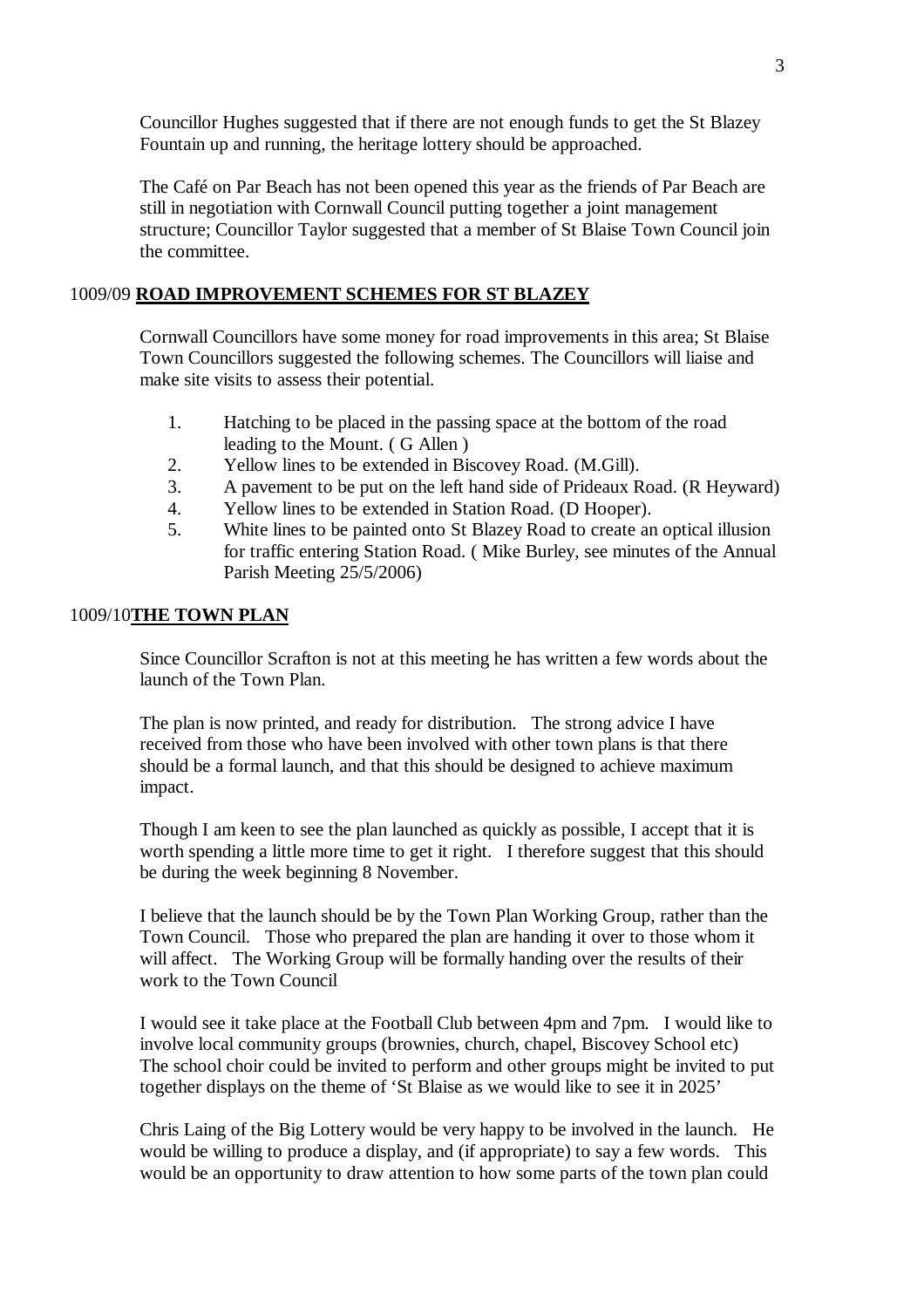become reality, and enthuse people to go away and come up with other ideas of their own, too. And it would undoubtedly provide a greater public and media interest. We would invite Par and Tywardreath Council as the other area with the potential to benefit from Lottery funding.

Apart from the cost of the room and some light refreshments I foresee few expenses.

The Council are all in favour of the proposed event taking place.

## 1009/11 **DONATION TO EARL HAIG POPPY APPEAL & LAYING OF WREATH**

It was RESOLVED that the Town Council give a donation of £100.00 to the Earl Haig Poppy Appeal, Councillor Anderson will lay the wreath at the service at St Blazey Church on Sunday 14<sup>th</sup> November at 9.30am.

#### 1009/12**ST BLAISE TOWN COUNCIL CAROL CONCERT.**

It was agreed that Councillors Miller, Scrafton and Gill would do the three readings at this years Carol Concert.

Councillor Putt proposed that the hog roast be free at this years reception at the Football Club after the Concert, Councillor Miller seconded, the Council agreed and so it was RESOLVED.

#### 1009/13**INTERNAL CONTROLS.**

The Clerk asked the Council to consider whether adequate internal controls are in place and that they accept the responsibility of safeguarding public money. The Council considered the Risk Assessment, Minute Book, Attendance Book, Declarations of Interest, Accounts are being verified correctly, enough insurance is in place, banking arrangements are acceptable, approved the direct debits, variable and static. All agreed the Internal Controls are acceptable.

#### 1009/14**PROJECT LIST**

**New Community Centre –** We have not yet heard if our expression of interest has been successful requesting CSE funding for the extension to the Burrows. Peter Hume, our architect, has asked that he submitted a planning application to Cornwall Council.

# 1009/15**TOWN CLERKS REPORT**

There will be a Fit for Funding day at Alexander Hall on Thursday  $28<sup>th</sup>$  October, the Clerk urge the Councillors to attend and promote the event.

The Eden Project is holding an Enterprising Communities Event on the  $20<sup>th</sup>$  October, Councillor Anderson will attend.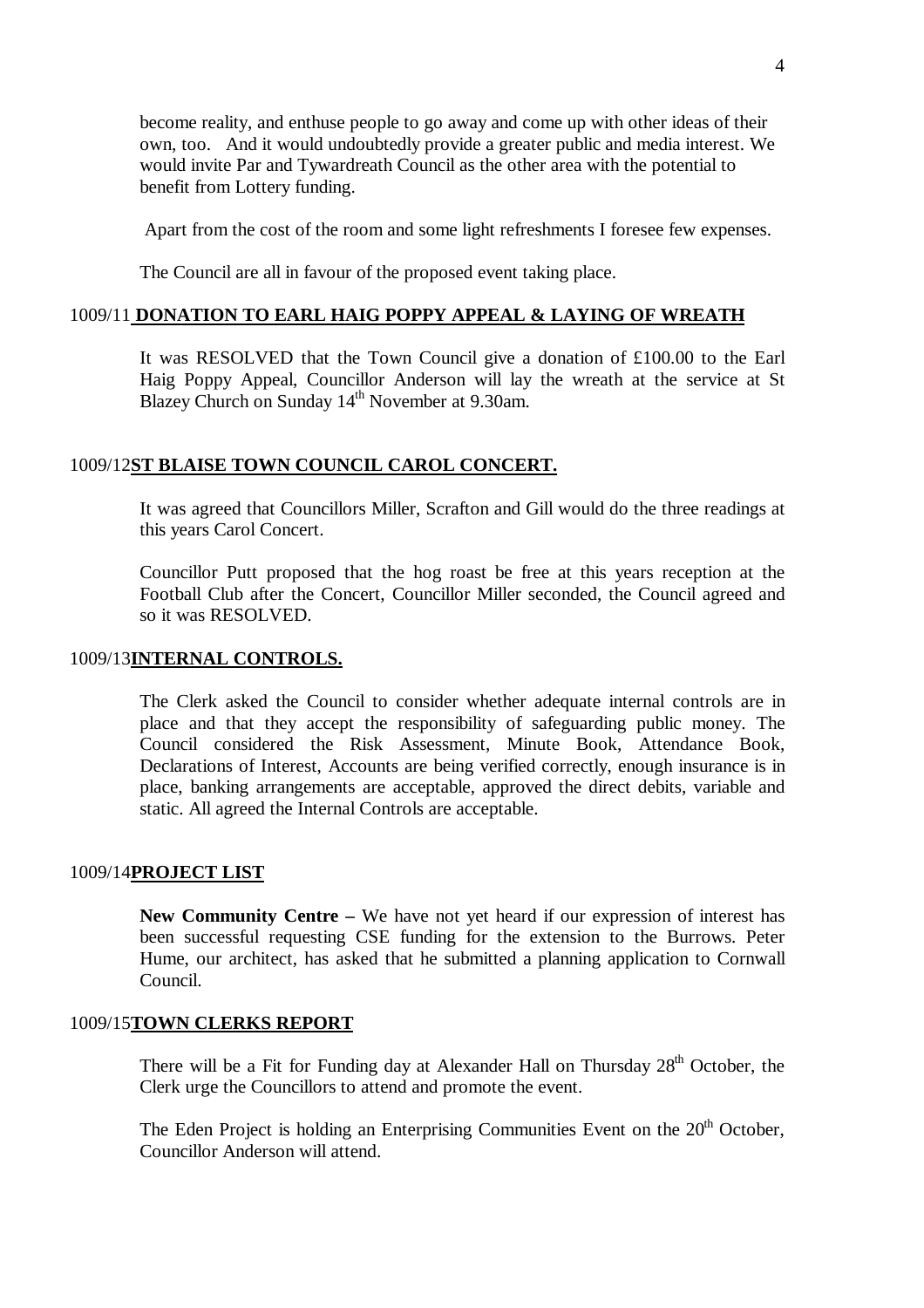Councillor Seel spoke to a Highway operative in Station Road after recent flooding and was informed that 4 inch drainage pipes were installed, not the 8 inch necessary. The Clerk queried this with Highways and was informed that they are working with the Environment Agency to look for a long term solution to these flooding problems and that we will be kept informed once a plan has been agreed.

### 1009/16**PLANNING MATTERS**

There have been four applications received. It was RESOLVED to not object to any of them.

|            | C2/10/01017 Full Planning<br>Conservatory Extension.<br>22 Gribbon Way, Mountlea Country Park<br><b>St Blazey</b>                           |
|------------|---------------------------------------------------------------------------------------------------------------------------------------------|
| PA10/04611 | <b>Full Planning</b><br>Proposed sunroom extension<br>Trenovissick Farm, The Mount.<br><b>St Blazey</b>                                     |
| PA10/04877 | Variation of Condition<br>Annexe for ancillary use conversion to residential barns.<br>Bluegates Barn, St Austell Road.<br><b>St Blazey</b> |
| PA10/04892 | <b>Full Planning</b><br>1 x Fascia sign $+$ 1 internally illuminated Totem sign<br>Somerfield/Co-op, Middleway<br><b>St Blazey</b>          |
|            | Planning Application results received.                                                                                                      |
| 10/00880   | Felling of one sycamore and two oak trees.<br>Roselyon Prep School, St Blazey<br>PERMISSION GRANTED                                         |
| 10/00651   | Removal of condition $3$ – Restriction on opening hours.<br>Charlie's, Cornish Market World, St Blazey.                                     |

10/00942 Change of use –existing general store to food takeaway. Biscovey Mini Market, St Austell Road, St Blazey WITHDRAWN

CONDITIONAL PERMISSION GRANTED

## 1009/17**ACCOUNTS**